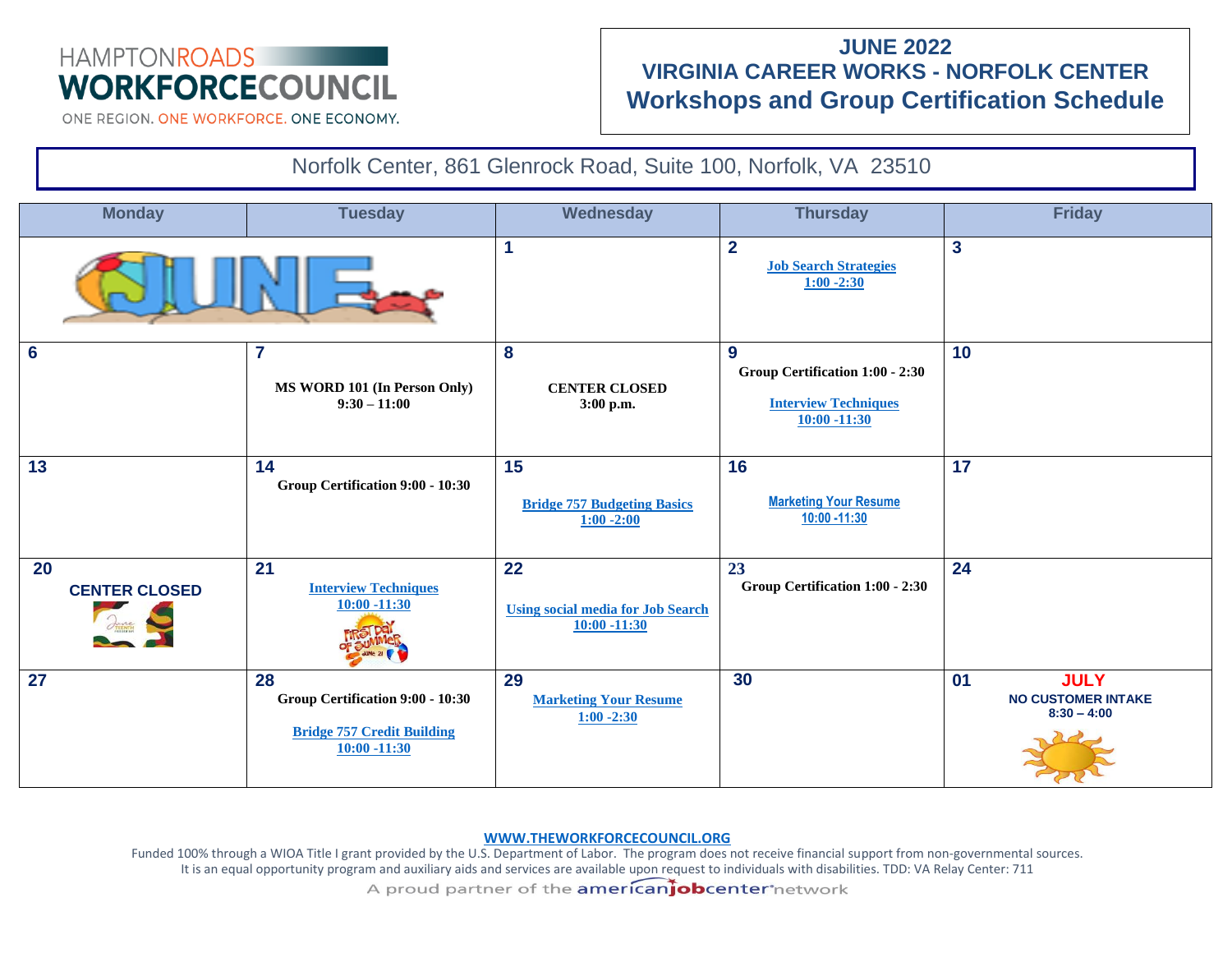# HAMPTONROADS **WORKFORCECOUNCIL**

ONE REGION, ONE WORKFORCE, ONE ECONOMY.

## **JUNE 2022 VIRGINIA CAREER WORKS - NORFOLK CENTER Workshops and Group Certification Schedule**

Norfolk Center, 861 Glenrock Road, Suite 100, Norfolk, VA 23510

OFFICE CLOSURE JULY 01, 2022 NO CUSTOMER INTAKE FROM 8:30 -4:00 JUNE 08, 2022, CLOSED AT 3:00 P.M. JUNE 20,2022 JUNETEENTH



**AUXILIARY AIDS AND SERVICES ARE AVAILABLE UPON REQUEST TO INDIVIDUALS WITH DISABILITIES**

**HAMPTON ROADS REGION** 

**The Resource Room is open Monday - Friday**. **from 8:30am - 4:00 pm (note the days listed above for center closure)** 

**We encourage viewing our orientation before your visit. Orientation is available online from any internet-based computer at:**

**<https://www.theworkforcecouncil.org/vcw-orientation/>**

**LOOKING FOR ONE ON ONE JOB SEARCH ASSITANCE OR TRAINING? INTAKE FOR DONE MONDAYS, WEDNESDAYS, AND FRIDAYS ONLY FROM 8:30AM - 4:00 PM** 

**You must register with the Virginia Workforce Connection site at: [www.vawc.virginia.gov](http://www.vawc.virginia.gov/)**

Please bring your valid state/government photo ID and Social Security card.

**Group Certification -** *(To attend, clients must complete all prior steps discussed in Orientation and Intake.)* **Group Certification is only hosted on Tuesday and Thursday of EVERY OTHER WEEK. On Tuesday, Group Certification starts at 9:00 a.m. and sign up begins at 8:30 a.m. On Thursday, Group Certification starts at 1:00 p.m. and sign up begins at 12:00 p.m. Group Certification includes the Charting Your Course Presentation. Attendance is required for individuals interested in WIOA funding for training.** 

Space Is Limited!!! Entrance To Group Certification Is Based On Priority Of Service.

**Employment Workshop Descriptions**

\*Veterans receive priority of service. \* Preregistered clients must arrive 8 minutes prior to class to reserve seat. Children are not permitted in workshops.

Using social media for Job Search – Learn the importance of using social media to build your profile, network, and follow companies using LinkedIn, Facebook, and Twitter. **Marketing Your Resume –** These days, a top-notch resume will assist you in getting an interview. Learn how to market and target your skills, accomplishments, experience, and keywords with an impressive resume. Bring a paper copy of your current resume to critique**.**

Job Search Strategies – Learn more about the crucial steps in the job search process. This workshop addresses untapped resources and services available to job seekers, job-hunting on the Internet, and using your own network to your advantage.

**Interview Techniques** - Want to feel confident at your next job interview? This workshop teaches you how! Topics include positive answers to difficult questions, dressing for success, and the importance of body language, good attitude and making the "best" first impression. Interview follow-up and salary negotiation are also discussed.

Federal Employment – Review the Federal Employment application process and key points for understanding how to successfully complete job announcements and vacancies.

**Credit Building** – Ever wonder how credit scores are calculated? This workshop will teach you what is a credit score, how is calculated, and tips on how to raise your credit score. **Budgeting Basics** – Learn to keep track of your money. This workshop teaches you how to create a budget, understand your expenditures, and debt planning.

#### **[WWW.THEWORKFORCECOUNCIL.ORG](http://www.theworkforcecouncil.org/)**

Funded 100% through a WIOA Title I grant provided by the U.S. Department of Labor. The program does not receive financial support from non-governmental sources. It is an equal opportunity program and auxiliary aids and services are available upon request to individuals with disabilities. TDD: VA Relay Center: 711 A proud partner of the **americaniobcenter** network